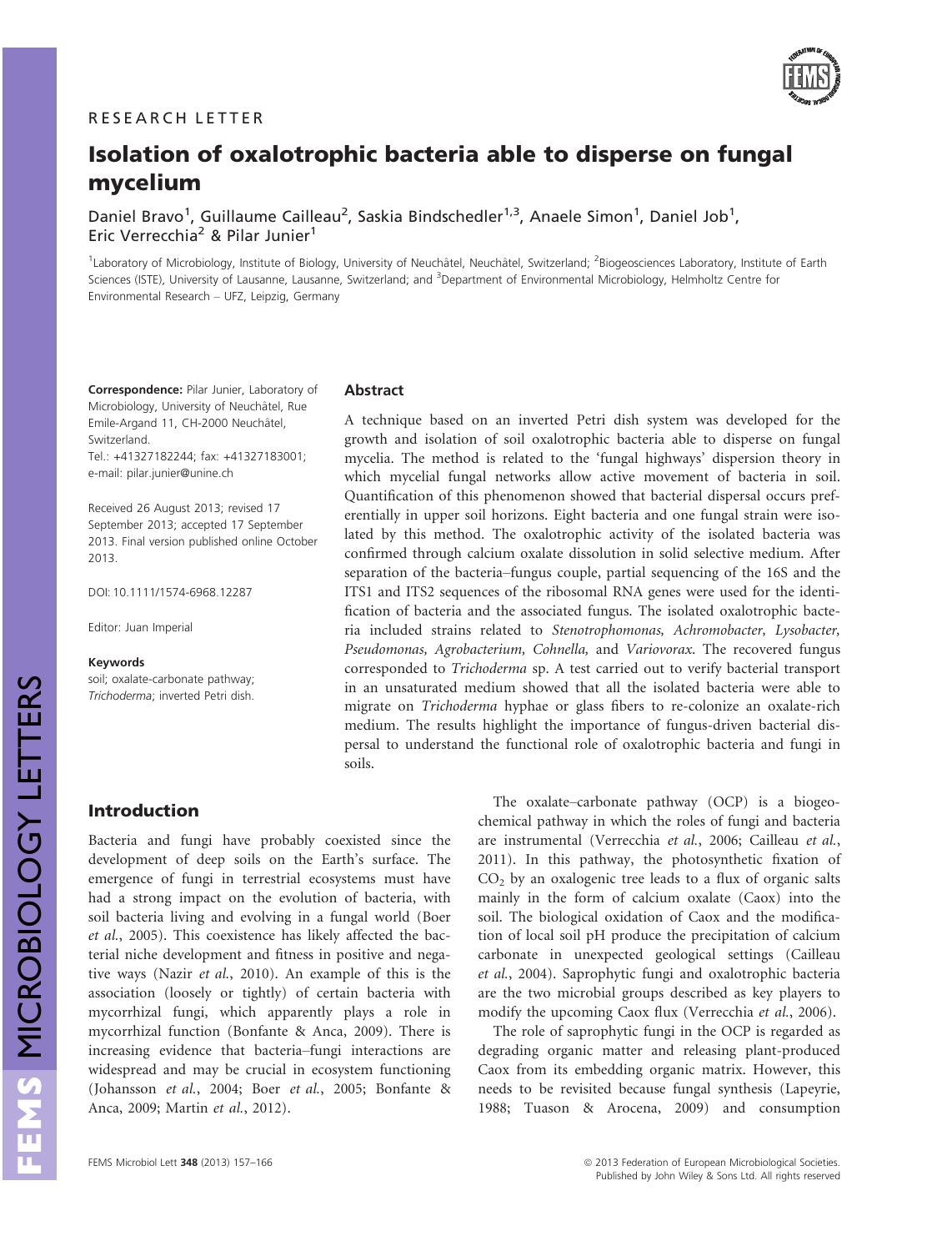(Guggiari et al., 2011) of Caox have been shown previously. Moreover, a microcosm study investigating the importance of fungi and bacteria to modify soil pH demonstrated that only the simultaneous presence of oxalotrophic bacteria and fungi led to Caox oxidation in semi-natural conditions (Martin et al., 2012). Nevertheless, the bases of the fungi–bacteria interactions occurring in the microcosm experiments could not be entirely unraveled.

One of the hypotheses to explain the role of fungi on the activity of oxalotrophic bacteria takes into account a phenomenon of bacterial dispersal in unsaturated media (such as a soil) that involves their active movement on fungal hyphae, which are thus used as so-called 'fungal highways' (Wong & Griffin, 1976; Wick et al., 2007; Warmink & van Elsas, 2009). Fungal highways are formed when hyphae cross air-filled pores connecting soil aggregates (Wösten et al., 1999). Fungus-driven bacterial dispersal can help to explain the role played by fungi on the activity of oxalotrophic bacteria, in particular considering that Caox is a poorly bioaccessible substrate due to its low solubility and patchy distribution in soils (Graustein et al., 1977; Tamer & Aragno, 1980; Messini & Favilli, 1990).

In order to demonstrate the existence of this dispersal mechanism in soils under the influence of the OCP, a method to recover oxalotrophic bacteria able to disperse on fungal hyphae has been developed. This method consisted of an inverted Petri dish that emulates a device proposed elsewhere for bioremediation studies (Furuno et al., 2012). This method provides the conditions for the growth and recovery of autochthonous couples of fungi and oxalotrophic bacteria. The bacterial strains isolated were identified using the 16S rRNA gene, as well as the frc gene, a molecular marker used for the specific detection and identification of oxalotrophic bacteria (Khammar et al., 2009). The fungus isolated was identified morphologically and by sequencing of the intergenic regions ITS1 and ITS2 (including the 5.8S rRNA gene) of the rRNA genes. Finally, a transport assay was carried out to confirm the dispersal of bacteria through an unsaturated medium. The isolation of these natural fungal–bacterial couples from soils represents an important step toward the comprehension of the role of fungi–bacteria interactions in soil microbial activity and functioning.

## Material and methods

### Soil samples

Two soil profiles were studied in the region of Bertoua, Cameroon. Profile A (120 cm deep) was located near the trunk (17 cm) of an oxalogenic Iroko tree [Milicia excelsa (Welw.) C.C.Berg 1982]. Profile C (140 cm deep) was sampled 15 m away from the tree and assumed to be

outside the influence of the oxalogenic tree (control soil). In each profile, six samples were collected at different depths. For profile A, the samples were collected at 2.5, 7, 13, 16.5, 45.5, and 55.5 cm. For profile C, the samples were collected at 2.3, 3.5, 6, 8, 27, and 92 cm. The samples were kept at 4 °C.

#### Isolation device and enrichment conditions

The isolation system consisted of Petri dishes used upside down. One gram of a fresh soil sample was placed in the center of the Petri dish cover, leaving an air gap (around 7 mm) between the soil and the medium, which was placed on the top of the dish (Fig. 1a). The Petri dishes were incubated at 20  $\pm$  2 °C for a week. The medium used was the Schlegel medium (Braissant et al., 2002) supplemented with 4 g  $L^{-1}$  of Caox monohydrate (Schlegel AB+Caox; Fluka 21201, Sigma Aldrich, Munich, Germany) as sole carbon source (Tamer & Aragno, 1980). The medium was poured in two layers. The first layer (c. 20 mL) was prepared from solutions A and B (ratio 100 : 1) without the addition of the carbon source. The upper layer  $(c. 5 mL)$ was prepared using the same solutions supplemented with Caox. The composition of solution A was (per L):  $Na<sub>2</sub>H PO_4.12H_2O$  9 g;  $KH_2PO_4$  1.5 g;  $NH_4Cl$  1 g;  $MgSO_4.7H_2O$ 0.2 g. One millilitre of trace element solution DSM27 was added. The final pH of solution A was adjusted to 7.2. The composition of solution B was (in 250 mL):  $Fe(NH<sub>4</sub>)$  citrate  $0.125$  g and  $CaCl<sub>2</sub>H<sub>2</sub>O$  0.250 g. Solid medium was prepared by adding 1.6% agar (Biolife Italiana, Milan, Italy). Both solutions were sterilized in separate flasks due to immobilization of the  $KH_2PO_4$  with  $Fe(NH_4)$  citrate. Sterilization was performed at 1 Pa., 120 °C, during 20 min.

The number of oxalotrophic bacteria transported to the Schlegel AB+Caox was estimated by colony-forming unit (CFU) counting using clear halos around the bacterial colonies as indicative of Caox dissolution (Tamer & Aragno, 1980). In all the cases, the contact between fungal hyphae and the medium where oxalotrophic bacterial colonies were developed, as well as the absence of micro invertebrates that could contribute to bacterial dispersal was verified visually with the help of a binocular. All the colonies observed were connected to hyphae, and the typical dispersal pattern associated with micro invertebrates (strain of successive colonies) was never observed.

#### Isolation of oxalotrophic bacteria and fungi

Bacterial colonies showing dissolution halos were selected as oxalotrophic and isolated in fresh Schlegel AB+Caox medium. Petri dishes were incubated at 20  $\pm$  2 °C during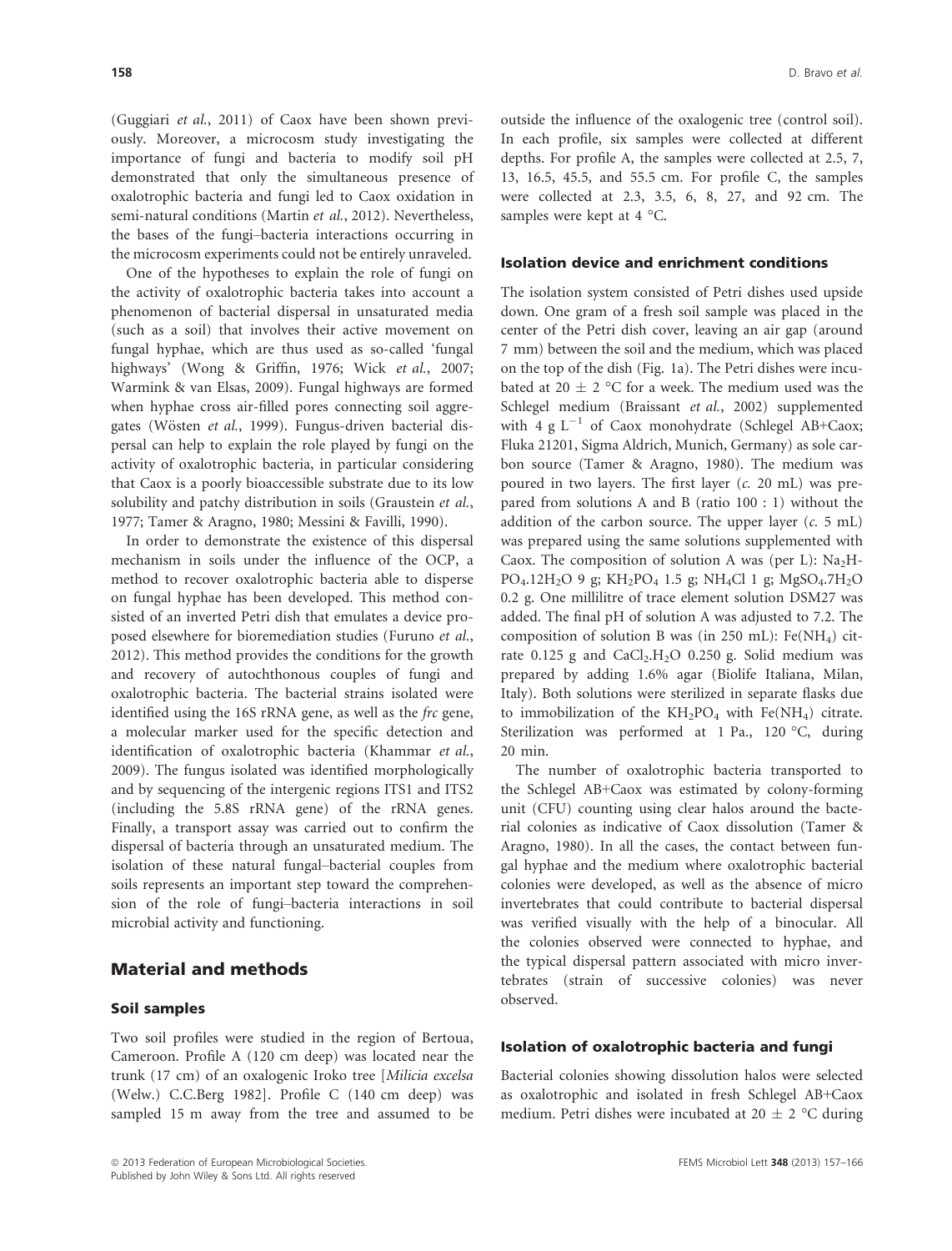

Fig. 1. (a) Schematic representation of the inverted Petri dish device. The lateral view represents the relative position of the soil sample and the target medium (Schlegel AB with calcium oxalate – Schlegel AB-Caox). The top view shows the clearing halos in the medium after bacterial colonization associated with the formation of a hyphae link between the soil and the target medium. (b) Schematic representation of the experimental device for the confirmation test of bacterial dispersion along fungal hyphae. The inoculation in this assay was performed using malt agar to favor fungal growth (left), nutrient agar to benefit bacterial growth (middle), and Schlegel AB-Caox as target medium (right) separated by a 2 mm air space between the target medium and the nutrient agar.

a week. The fungus associated with oxalotrophic bacteria was recovered by taking a portion of fungal filaments that have made contact with the solid medium and allowed the development of oxalotrophic bacteria. The fungal filament was incubated in 12 g  $L^{-1}$  malt agar 1.5% (w/v; Biolife). There was no addition of antibiotics to control bacterial growth. The selection of fungal filaments was made regarding the morphological differences of the associated bacterial colonies. In this specific case, all the bacterial colonies were associated with the same fungus (according to the morphological description), and therefore, only one fungal partner was isolated. However, it is important to mention that the short incubation period (1 week) could have favored fast-growing fungi and the incubation system does not allow the recovery of mycorrhizal fungi. The oxalotrophic bacteria and the associated fungus were preserved in glycerol and physiological solution 1 : 1 (v/v) and stored at  $-80$  °C.

## Characterization of bacterial strains and the associated fungus

Pure bacterial strains were grown in solid Schlegel AB+Caox medium prior to DNA extractions using the

Analytik Jena InnuPrep Bacteria DNA extraction kit (Analytik Jena AG, Jena, Germany). Modifications for Gram-positive bacteria were applied to the provider's protocol. A sonication prestep was performed on the biomass at 60 mA during 7 s to dissolve flocks formed by filamentous isolates. Digestion with lysozyme was increased from 30 to 45 min at 37 °C. The incubation with lysis solution was increased from 10 to 20 min at 50 °C. DNA extracts were quantified using a Nanodrop® spectrophotometer (Thermo Fisher Scientific, Wilmington, DE). DNA concentration ranged from 21 to 64 ng  $\mu L^{-1}$ . The DNA extracts were conserved at  $-20$  °C in 100  $\mu$ L of the elution buffer provided with the extraction kit. A few hyphae from the pure fungal culture were used directly for PCR amplification.

PCR amplification of a partial fragment of the 16S rRNA gene with the primers Eub9\_27 forward (5′-GAG-TTTGATCCTGGCTCAG-3′) and Eub1542 reverse (5′-AGAAAGGAGGTGATCCAGCC-3′; Liesack et al., 1991) were carried out for the identification of the bacterial strains. For fungal identification, a set of primers for the amplification of the ribosomal ITS sequences 1 and 2 including the 5.8S rRNA gene was used (White et al., 1990). This region enables a precise identification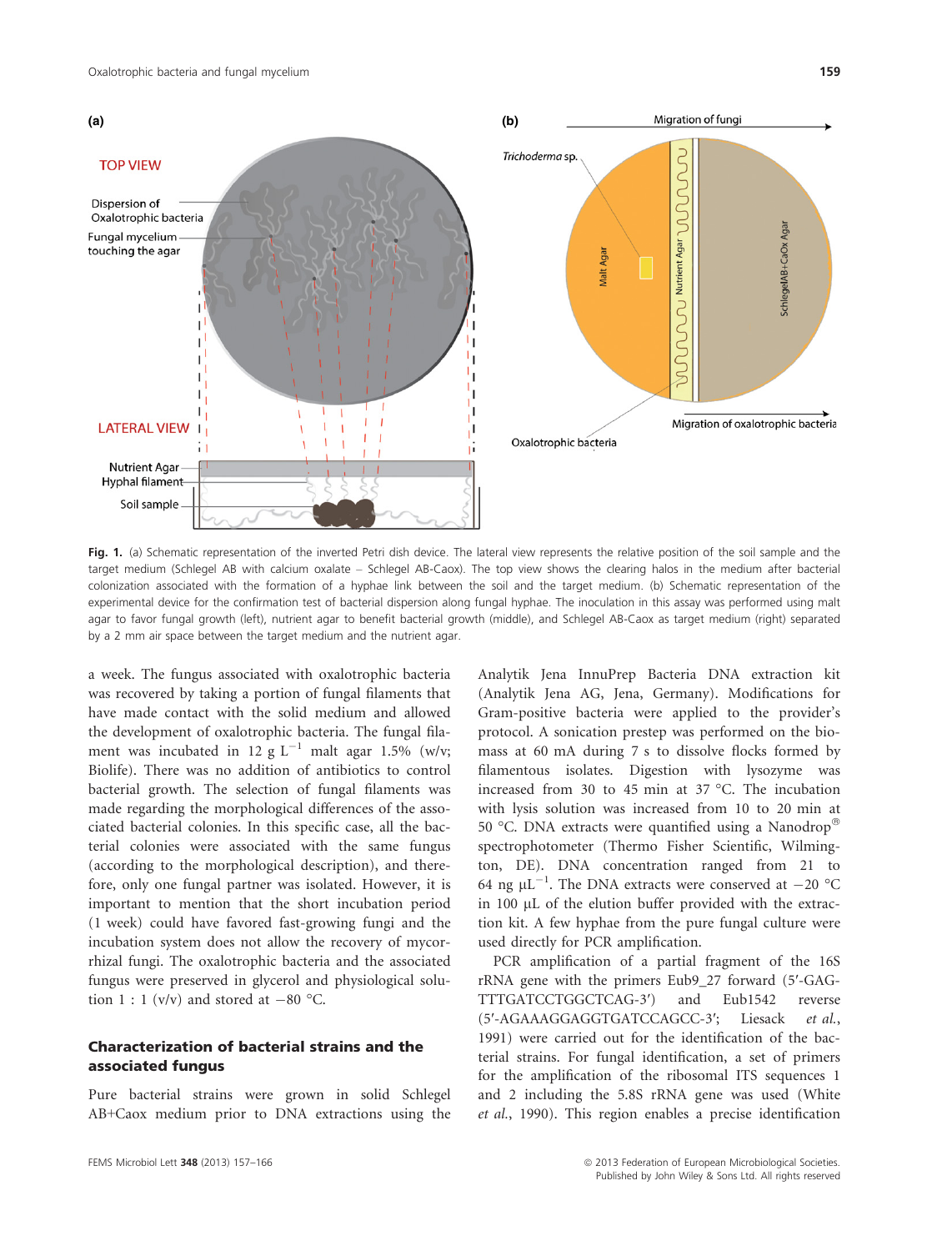of fungi between and within genera (Buchan et al., 2002). The PCR mixtures used for both bacterial and fungal DNA amplification contained (in 50 µL of final volume): 1× Standard Buffer (Biolabs, New England, Ipswich, MA) with  $1.5$  mM  $MgCl<sub>2</sub>$ , 0.2 mM dNTPs mix (Promega AG, Dübendorf, Switzerland), 0.2 µM of each primer (for bacterial or fungal amplification), and 1 U of Standard DNA Taq polymerase (Biolabs, New England). A total of  $2 \mu L$  of diluted DNA (c. 2–2.6 µg  $\mu L^{-1}$  of DNA) was added as a template. The initial denaturation was carried out at 94 °C for 4 min 30 s, followed by 30 cycles consisting of denaturation at the same temperature for 30 s, annealing at 60  $\degree$ C for 30 s, and extension at 68 °C for 1 min 30 s. A final extension was performed at 68 °C for 10 min. All PCR were carried out in a thermocycler [Sensoquest Labcycler (Witec A.G., Göttingen, Germany)]. PCR products were visualized by gel electrophoresis using agarose gels 1% (w/v) run 30 min at 90 V and 60 mA in a horizontal electrophoresis chamber (VWR, Fontenay-sous-Bois, France) with 200 mL of TBE buffer  $0.5 \times$ .

The purification of PCR products was carried out using 96-well filtering plates from Millipore (Millipore AG, Zug, Switzerland). The PCR product was premixed with an equal volume of TE buffer  $1\times$  and filtered during 15 min, adding 50 µL of nanopure sterile water afterwards. The amplicons were quantified using a Nanodrop $^\circledR$  spectrophotometer and sent for Sanger sequencing to GATC-Biotech AG (Konstanz, Germany). DNA concentration from the amplicons sent for sequencing ranged from 24 to 82 ng  $\mu L^{-1}$ . The search for similarity against sequences from the 16S rRNA gene or the ITS was performed using BLASTN (Altschul et al., 1997) comparing the query sequence with the nonredundant GenBank database at the National Center for Biotechnology Information (NCBI).

For oxalotrophic bacteria, in addition to the 16S rRNA gene, a fragment of 155 bp of the frc gene was amplified with the primers frc-171-f (5′-CTSTAYTTCACSATGCT SAAC-3') and frc306-r (5'-GDSAAGCCCATVCGRTC-3'; Khammar et al., 2009). The PCR mix contained the same products described for the amplification of the 16S rRNA gene except that the primers for the frc gene amplification (frc-171-f and frc306-r) were used at 1.25  $\mu$ M each. The initial denaturation step was performed at 94 °C for 5 min. The reaction mixtures were subjected to 35 amplification cycles. Cycles consisted of denaturation at 94 °C for 30 s, primer annealing at 56 °C for 1 min 30 s, and extension at 68 °C for 45 s, with a final extension at 68 °C for 10 min. The PCR was carried out in a thermocycler Bio-Rad MJ Mini PTC-1148 (BioRad, A.G. Munich, Germany).

The 16S rRNA gene (bacteria) and 18S-26S rRNA intergenic region (fungi) sequences from the isolates were deposited in GenBank under accession numbers to be assigned (sequences submitted to GenBank on July 2, 2013).

#### Transport confirmation test

To verify the relevance of fungus-driven bacterial dispersal, a motility test was conducted for all the isolated bacterial strains with the associated fungus Trichoderma sp. This test consisted of a modified Petri dish in which heterogeneity was generated by changing the substrate media and including an air gap between the donor and target media (Fig. 1b). Three solid media were selected for this test, taking into account the ability to grow for each one of the microorganisms assessed. A fragment of 3.5 cm (width at the center) from malt agar (MA; Biolife) was placed in an empty Petri dish. This medium was the donor medium for fungal growth. A fragment of 1 cm (width at the center) from nutrient agar (NA; Biolife) was placed next to it in close contact with the fungal donor medium as medium for bacterial growth. Finally, a fragment of 4.5 cm (width at the center) from Schlegel AB+Caox was placed in the other side of the Petri dish. This medium was the target medium, specific for oxalotrophic growth. A gap of 2 mm between the NA and the target medium was included to ensure fungus-driven bacterial dispersal as the sole possibility to find oxalotrophic bacteria in the target medium. A 24-h-old fungal strain was inoculated under sterile conditions in the center of the MA fragment. Oxalotrophic bacteria were inoculated as a lawn in zigzag around the NA fragment. Controls consisted in Petri dishes inoculated with oxalotrophic bacteria without the fungal partner, to be sure that bacteria alone do not reach the target medium. The plates were incubated for 2 weeks at room temperature. After clear colonization by the fungal mycelium of the target medium, the presence of bacteria (which were not easily detectable by direct observation) was confirmed by PCR using the 16S rRNA and frc genes. In addition, a similar experiment using only NA (donor) and Schlegel AB+Caox (target) media was carried out to verify the specificity of the interaction. In this case, the fungus was replaced by glass fibers (Glass wool 8799C Cole-Parmer IL) with a similar diameter to hyphae ( $\pm 8$  µm), and bacteria colonization was verified as described above. Growth was monitored during 9 days of incubation at room temperature. The plates were observed microscopically (DigiMicroscope USB Reflecta GmbH, Rottenburg, Germany), and a Gram staining was carried out to observe bacteria associated with the glass fibers using a Leica DMR Trinocular Industrial Microscope, adapted with a digital camera DXM 1200 Nikon (Leica Microsystems AG, Heerbrugg, Switzerland).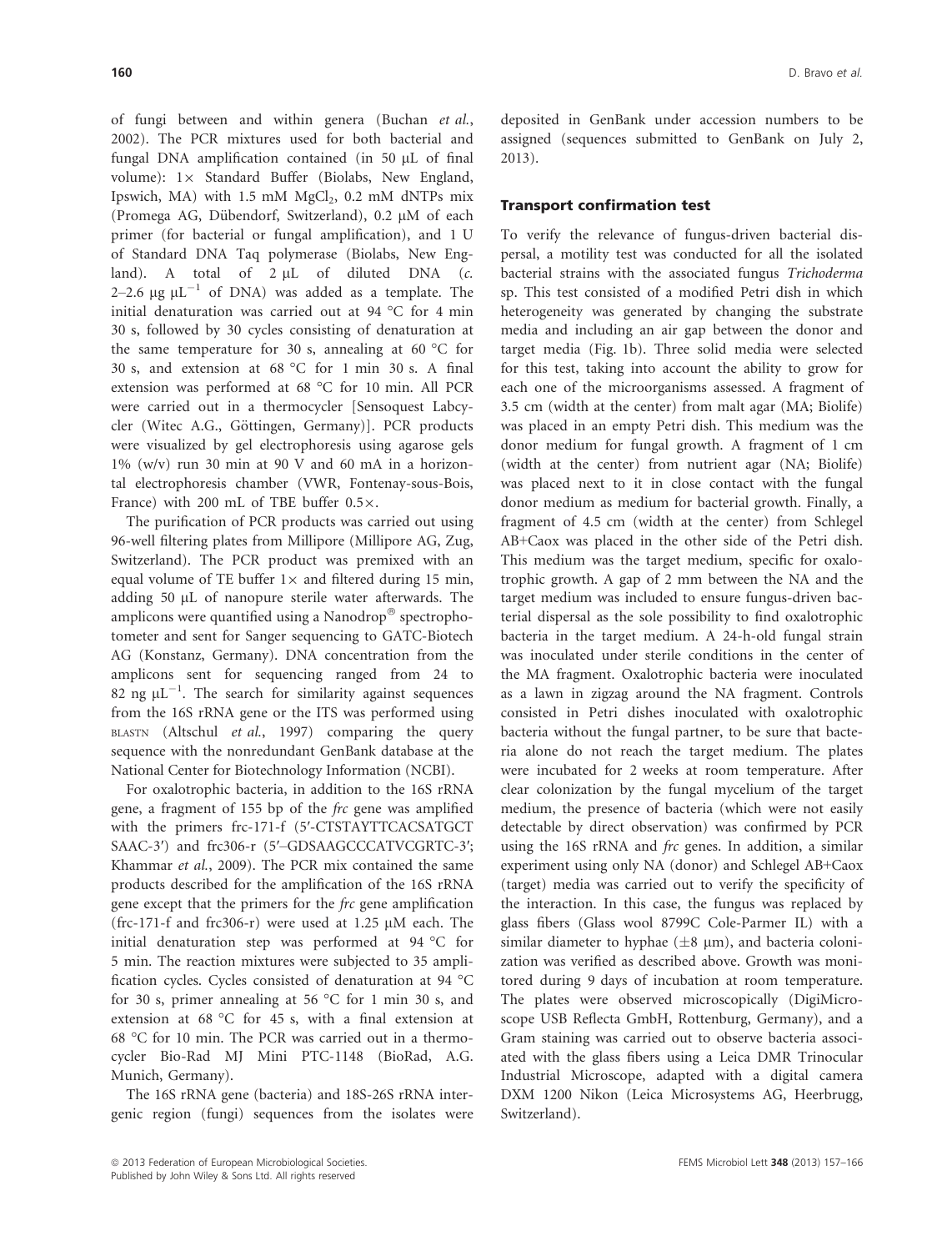## Results and discussion

In the present study, the use of a simple experimental approach consisting of the physical separation of soil material and a target selective medium for oxalotrophic bacteria allowed an initial observation and quantification of the phenomenon of fungus-driven oxalotrophic bacterial dispersal in soils. Fungus-driven bacterial dispersal was observed at six depths (from 0 down to 56 cm) of the profile positively influenced by a flux of Caox from the oxalogenic Iroko tree (profile A; Fig. 2a). Eight to 60 colony-forming units (CFU) per g of soil were observed (Fig. 2b). In comparison, only a single colony was obtained for the control soil (Fig. 2b), even though fungal growth was observed in the upper 20 cm (data not shown). Quantification by conventional plating showed the presence of oxalotrophic bacteria of the order of  $10^{7}-10^{8}$  CFU per g of soil for profile A and  $10^7$  CFU per g of soil in the upper 5 cm of profile C, which is expected from this generalistic

bacterial guild. Therefore, it is surprising to observe such a restricted effect on the number of bacteria dispersing using fungal mycelia in the control soil, and particularly a marked rhizospheric influence of the oxalogenic tree. The positive influence of oxalogenic trees on oxalotrophic bacteria has been observed in the past (Braissant et al., 2004; Cailleau et al., 2004). However, these new results suggest that this influence extends to the interaction between fungi and oxalotrophic bacteria. A previous study on the impact of white-rot fungi on the composition and abundance of bacteria colonizing decaying wood in a forest soil showed the positive influence of oxalogenic fungi on colonization by oxalotrophic bacteria (Folman et al., 2008). The results presented here are yet another indication of the potential ecological role of the interaction between bacteria, fungi, and flux of Caox in soils.

One fungal strain and eight bacterial strains (Table 1) were isolated in this study. The morphological characteristics of the fungal colonies and the microscopic



**Fig. 2.** Quantification of fungus-driven (b) bacterial dispersal associated with the flux of calcium oxalate in soil. (a) Images showing the growth of oxalotrophic bacteria isolated using the inverted Petri dish with Schlegel AB-Caox as target medium. Images from the middle part show the physical contact by fungal hypha filaments (indicated with white arrows) growing from the soil and up, reaching the agar in the upper part of the Petri dish. (b). Colony-forming unit (CFU) counting in two soil profiles performed with soil samples from Cameroon. Profile A (solid line) corresponds to the soil sampled aside the oxalogenic tree Milicia excelsa. Profile C (dashed line) corresponds to soil collected distantly from the tree trunk.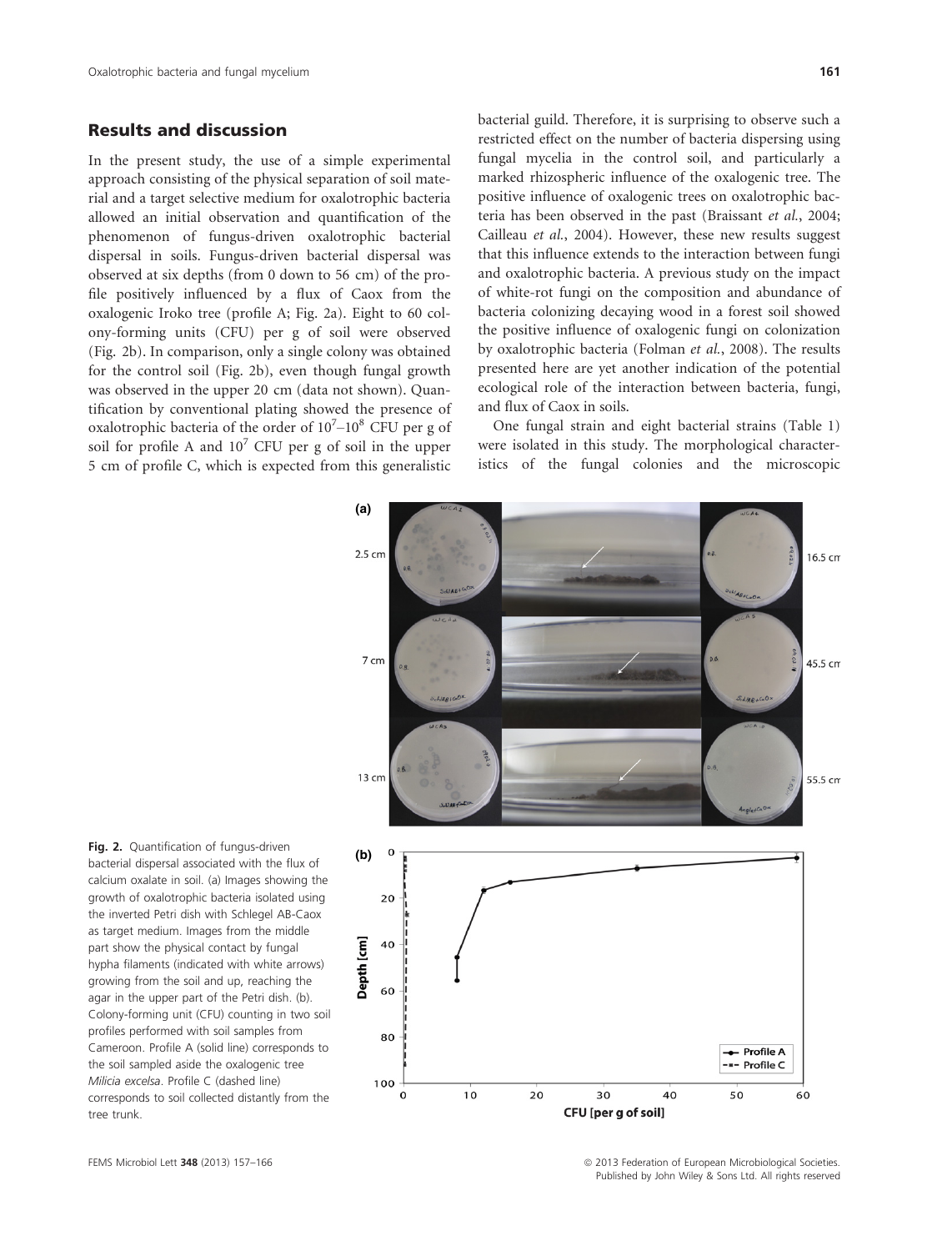Table 1. Description of eight bacterial strains isolated and characterized using the inverted Petri dish assay and the 'fungal highway' concept for dispersion of oxalotrophic bacteria. Strains were identified by sequencing the 16S rRNA gene. After migration in fungal hyphae, DNA was extracted and the presence of bacteria in the target medium was confirmed by amplification of the 16S rRNA and frc genes. The frc amplification confirmed the results obtained with the pure cultures because Achromobacter sp. WCA2 and Pseudomonas sp. WCA4 did not amplify the frc gene

| Strain | First hit strain in BLAST | Gram   | Flagella* | Class                   | <i>frc</i> gene | After migration |                 |
|--------|---------------------------|--------|-----------|-------------------------|-----------------|-----------------|-----------------|
|        |                           |        |           |                         |                 | 16S rRNA        | <i>frc</i> gene |
| WCA1   | Stenotrophomonas sp.      | $+$    | Twitching | γ-Proteobacteria        | $^{+}$          | $^{+}$          |                 |
| WCA2   | Achromobacter sp.         |        |           | <b>B-Proteobacteria</b> |                 | $\overline{+}$  |                 |
| WCA3   | Lysobacter gummosus       |        | Gliding   | γ-Proteobacteria        |                 | $^{+}$          |                 |
| WCA4   | Pseudomonas sp.           |        |           | γ-Proteobacteria        |                 | $^{+}$          |                 |
| WCA5   | Agrobacterium sp.         |        | $^{+}$    | α-Proteobacteria        | $^+$            | $^{+}$          |                 |
| WCA6   | Cohnella phaseoli         | $^{+}$ |           | <b>Firmicutes</b>       | $^{+}$          | $^{+}$          |                 |
| WCA7   | Variovorax soli           |        | $^{+}$    | B-Proteobacteria        |                 | $^{+}$          |                 |
| WCA8   | Variovorax sp.            |        |           | B-Proteobacteria        |                 | $\overline{+}$  | $^{+}$          |

\*The presence or absence of flagella was described according to the previous studies (Stanier et al., 1966; Christensen & Cook, 1978; Merritt et al., 2007; García-Fraile et al., 2008; Jamieson et al., 2009).

structures of the conidiophores correspond to Trichoderma sp. (Hoog & Guarro, 1996). This was confirmed by the sequencing of the ITS1 and ITS2 regions of the ribosomal RNA gene, used for fungal identification (Buchan et al., 2002). On the other hand, seven of the bacterial strains were affiliated to different genera of the class Proteobacteria, including strains related to Stenotrophomonas, Achromobacter, Lysobacter, Pseudomonas, Agrobacterium, and Variovorax. From those, the genera Pseudomonas, Agrobacterium, and Variovorax have been reported as oxalotrophic in other studies (Sahin, 2003). The strain Cohnella phaseoli WCA6 (belonging to the class Bacilli), corresponded to a genus that has not been previously reported as oxalotrophic, nor has been recovered by traditional plating. Several studies have listed bacterial genera in the mycosphere in the past (Linderman, 1988, 1991; Johansson et al., 2004; Folman et al., 2008; Warmink & van Elsas, 2009; Scheublin et al., 2010). The detection of these bacteria has been achieved, for example, using artificial compartmentalized systems to 'capture' bacteria colonizing hyphae (Scheublin et al., 2010) or in experiments with soil collected near fungal fructifications (Warmink & van Elsas, 2009). An emerging picture from those studies is that some bacterial groups are prone to associate with fungi. These include strains belonging to Pseudomonas, Agrobacterium, and Burkholderia, which were also observed here. However, the present study provides evidence for a greater diversity.

All the strains were confirmed as oxalotrophs by replating on Schlegel AB-Caox; however, not all of them were positive for the amplification of the *frc* gene (Table 1), a molecular marker used to identify oxalotrophs (Khammar et al., 2009). This gene is critical as it encodes for the formyl coenzyme A transferase enzyme, which is essential for oxalate catabolism (Svedruzic et al.,

2005). A bias in amplification could be the result of sequence variations and problems in primer coverage. However, it is worth mentioning that, while growth in Schlegel medium is evident for the two frc-negative strains, the clearing halo for Caox is not (Fig. 3b and d). Consequently, the mechanism of oxalate degradation in Achromobacter sp. WCA2 and Pseudomonas sp. WCA4 needs to be investigated further.

On the other hand, one of the features apparently shared by bacteria able to disperse on fungal mycelia includes flagellar motility (Kohlmeier et al., 2005). A literature survey (Table 1) shows that six of the eight genera possess flagella and a motility mode (swimming or swarming) associated with it (García-Fraile et al., 2008; Jamieson *et al.*, 2009). For the two other genera, twitching (Stenotrophomonas sp. WCA1) and gliding (Lysobacter sp. WCA3) motility has been reported (Aslam et al., 2009; Ryan et al., 2009). Thus, mobility appears to be a common characteristic for bacteria dispersing on fungal mycelia. However, an issue that needs to be considered is how relevant is fungus-driven bacterial dispersal vs. selfdispersal in soil. In studies under controlled conditions, it has been postulated that flagellated bacteria would be expected to swim or to swarm during saturation events that are often short and sporadic in soils (Dechesne et al., 2010). In contrast, mycelia are highly abundant in most soils with estimates of a mycelial network that represents up to 1000 m per g of soil (Kohlmeier et al., 2005). Hence, naturally available fungal networks could offer a permanent option for dispersal of flagellated bacteria (oxalatrophic or not).

To verify the migration capabilities of the bacterial strains on the isolated fungus, a migration assay was performed. Fungal growth in the air-filled space between the donor (MA and NA) and the target (Schlegel AB-Caox)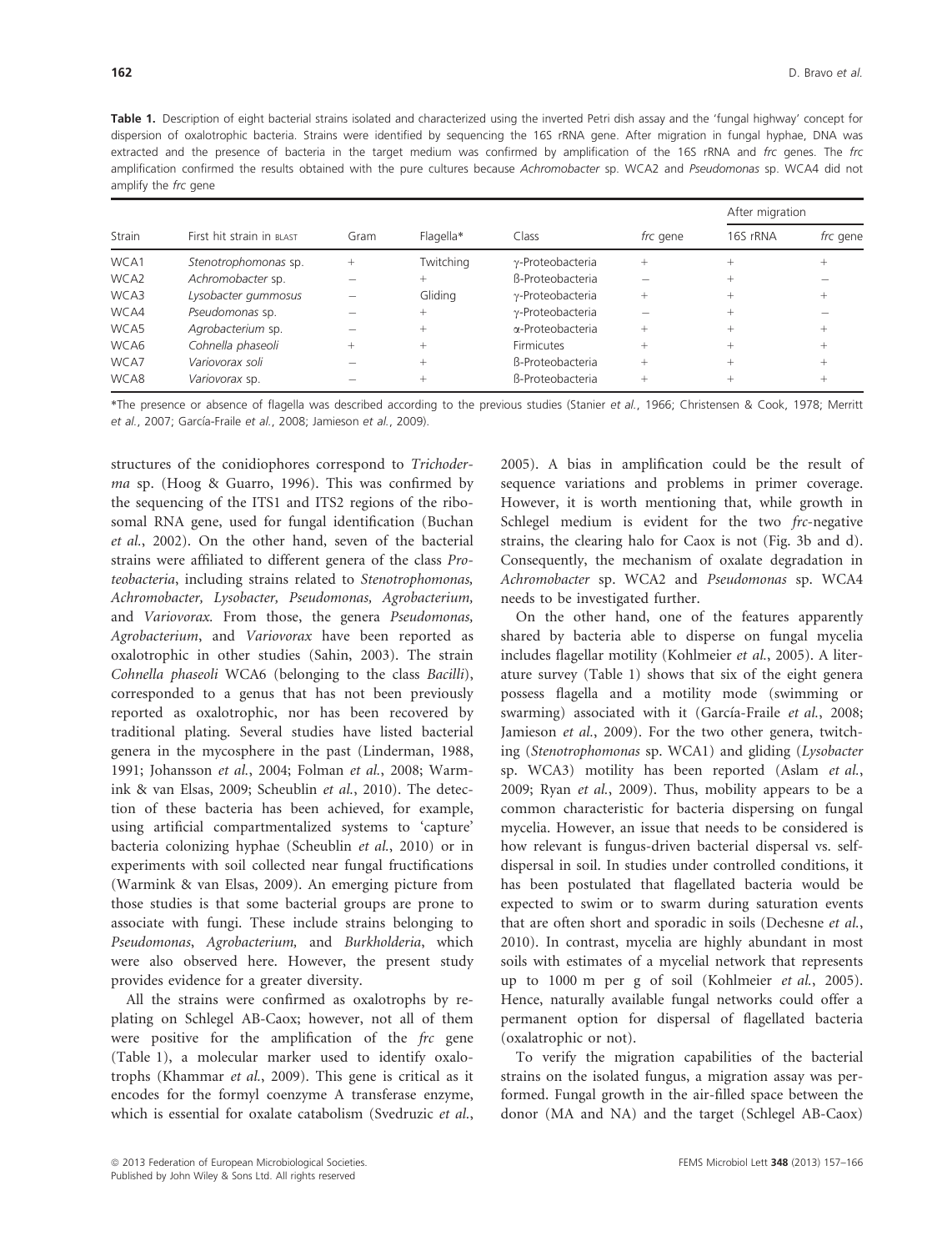

growth of the bacterial strains isolated by the inverted Petri dish method (see Table 1). The medium corresponds to Schlegel AB medium with calcium oxalate (Caox) as sole carbon source. The degradation halo corresponds to the dissolution of Caox that gives a milky aspect to the medium. (a) Stenotrophomonas sp. WCA1; (b) Achromobacter sp. WCA2; (c) Lysobacter gummosus WCA3; (d) Pseudomonas sp. WCA4; (e) Agrobacterium sp. WCA5; (f) Cohnella phaseoli WCA6; (g) Variovorax soli WCA7; (h) Variovorax sp. WCA8.

media was observed after only a few days of incubation (Fig. 4a). Bacterial dispersal to the target medium was not clear to the naked eye, and therefore, a confirmation

assay by PCR was devised. Indeed, this assay showed that all the strains migrated using the fungal hyphae to the target medium (Table 1), confirming that this is a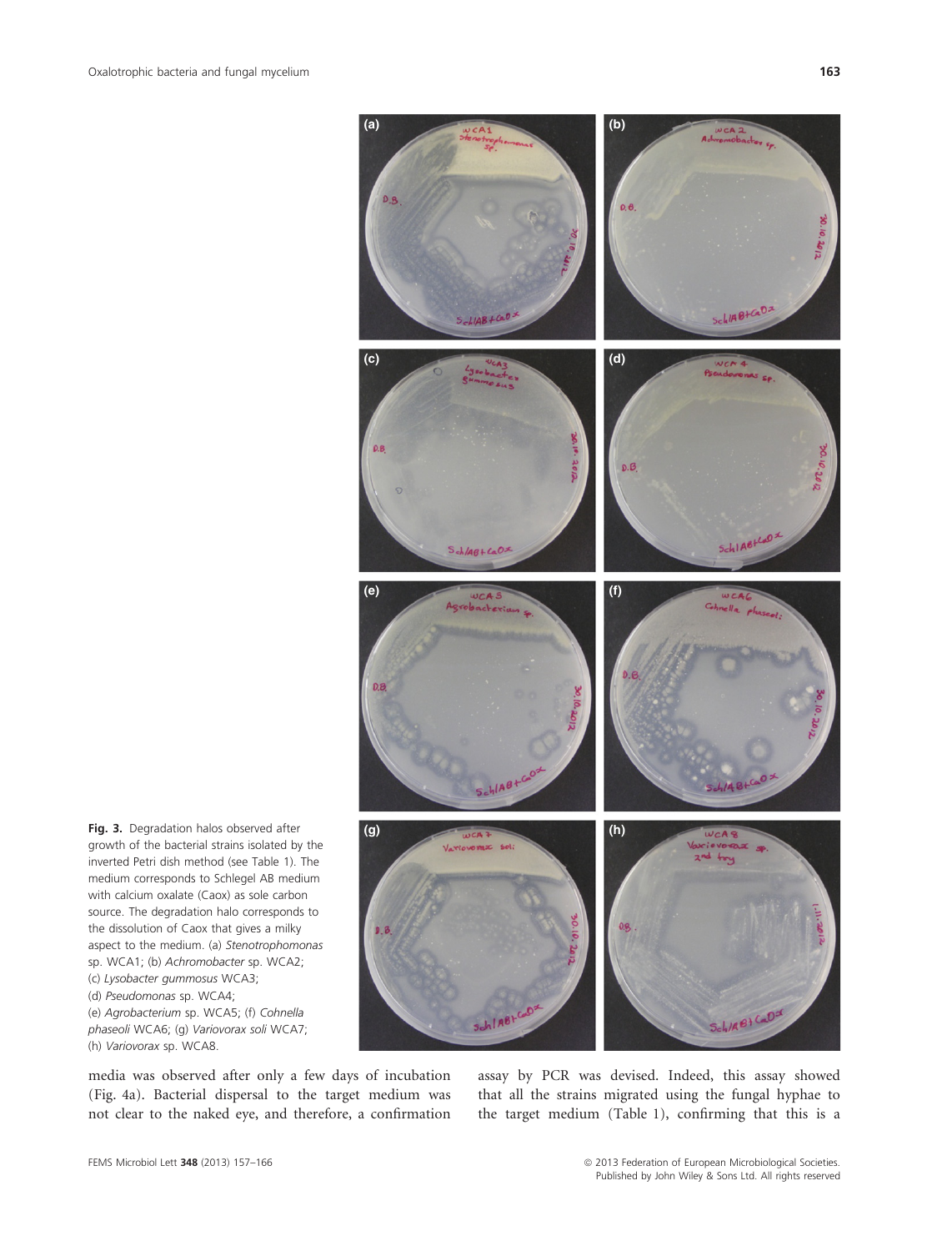

Fig. 4. Test results of bacterial dispersion along fungal hyphae. (a) The interaction with Trichoderma sp. allowed the tested oxalotrophic bacteria (here Stenotrophomonas sp. WCA1) to access the target Schlegel AB-Caox medium. The dispersion of oxalotrophic bacteria is due to fungal highways formation through the air gap and is confirmed by degradation halos of Caox in the target medium (indicated by an asterisk). (b) Close-up at the fungal growth through the air-filled gap observed after 5 days of incubation (scale bar =  $0.6$  mm).

potential dispersal mechanism for those bacterial strains. Dispersal was also confirmed in test using glass fibers connecting nutrient agar and Schlegel AB with Caox for all the strains (Supporting Information, Fig. S1), suggesting that oxalotrophic bacteria clearly take advantage of the physical dispersal network offered in soil by fungal hyphae.

In summary, this study demonstrates the importance of bacteria–fungi interactions in the oxalate–carbonate pathway. The method of the inverted Petri dish is an interesting approach to isolate and study the ecological implications of fungal–bacterial couples found in terrestrial environments related to the OCP. Although the experimental system is simple, and can be further improved, the results obtained here raise important questions regarding the implications of fungi–bacteria interactions in such soils. For example, it would be important to establish the existence of cooperation (synergy) or competition (antagonism) between the couples of microorganisms involved in the pathway. In the case shown in this study, the interaction favors bacterial dispersal to access Caox as carbon and energy source, which could be significant in soil found near an oxalogenic tree. Nonetheless, in other cases, oxalotrophic bacteria could protect plants against phytopathogenic fungi, as it has been demonstrated in previous studies with rhizospheric oxalotrophic bacteria associated with Arabidopsis thaliana, playing the role of antagonist against the phytopathogen Botrytis cinerea (Schoonbeek et al., 2007). In addition, new pathways could be discovered related to the metabolism of oxalate favored by the bacteria– fungi interaction. For example, enzymes potentially involved in the production of energy from oxalate have been described recently in fungi (Watanabe et al., 2005), and this can have an effect on the associated bacteria. All these elements need to be considered in the future

to understand the interaction between fungi and bacteria in soils, as well as effects of these interactions in soil functioning.

## Acknowledgements

We would like to thank Martin Pion and Thibaud Goetschi for identification of the strain Trichoderma sp., and Nicole Jeanneret and Dolma Michelod (Université de Neuch^atel) for help and advice during the work. We would like to thank also Dr. Neree Onguene Awana from IRAD Yaounde for his help during field campaign. This research was supported by the Swiss National Science Foundation through Grants K-23k1-118130/1 and  $CR22I2-137994$ , and the EU-FP7 project  $CO<sub>2</sub>SolStock$ , Grant Agreement No 226306.

# References

- Altschul SF, Madden TL, Schaffer AA, Zhang J, Zhang Z, Miller W & Lipman DJ (1997) Gapped BLAST and PSI-BLAST: a new generation of protein database search programs. Nucleic Acids Res 25: 3389–3402.
- Aslam Z, Yasir M, Jeon CO & Chung YR (2009) Lysobacter oryzae sp. nov., isolated from the rhizosphere of rice (Oryza sativa L.). Int J Syst Evol Microbiol 59: 675-680.
- Boer WD, Folman LB, Summerbell RC & Boddy L (2005) Living in a fungal world: impact of fungi on soil bacterial niche development. FEMS Microbiol Rev 29: 795–811.
- Bonfante P & Anca I-A (2009) Plants, mycorrhizal fungi, and bacteria: a network of interactions. Annu Rev Microbiol 63: 363–383.
- Braissant O, Verrecchia EP & Aragno M (2002) Is the contribution of bacteria to terrestrial carbon budget greatly underestimated? Naturwissenschaften 89: 366–370.
- Braissant O, Cailleau G, Aragno M & Verrecchia EP (2004) Biologically induced mineralization in the tree Milicia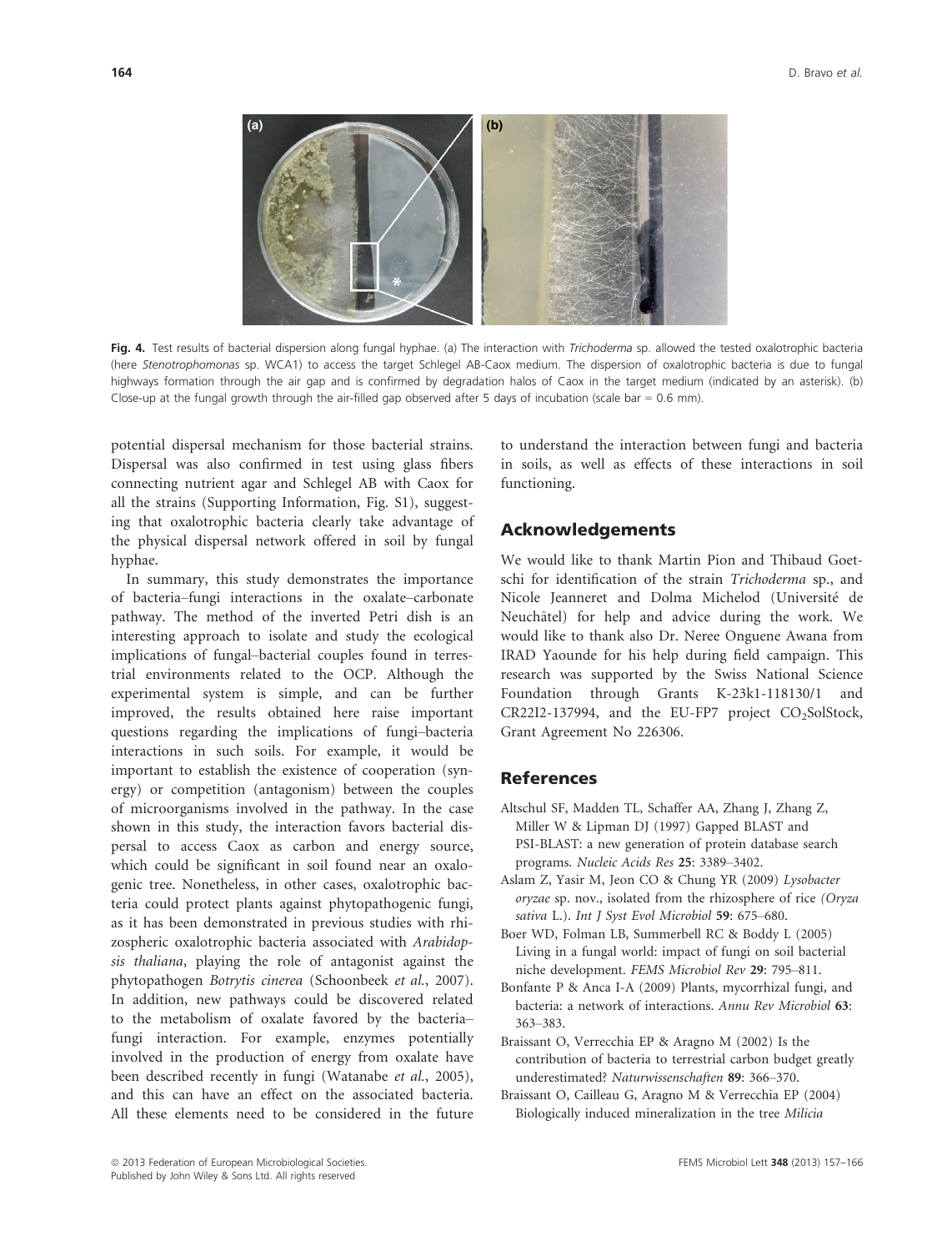excelsa (Moraceae): its causes and consequences to the environment. Geobiology 2: 59–66.

Buchan A, Newell S, Moreta J & Moran M (2002) Analysis of internal transcribed spacer (ITS) regions of rRNA genes in fungal communities in a southeastern US salt marsh. Ecology 43: 329–340.

Cailleau G, Braissant O & Verrecchia EP (2004) Biomineralization in plants as a long-term carbon sink. Naturwissenschaften 91: 191–194.

Cailleau G, Braissant O & Verrecchia E (2011) Turning sunlight into stone: the oxalate-carbonate pathway in a tropical tree ecosystem. Biogeosciences 8: 1755–1767.

Christensen P & Cook FD (1978) Lysobacter, a new genus of nonfruiting, gliding bacteria with a high base ratio. Int J Syst Bacteriol 28: 367–393.

Dechesne A, Wang G, Gülez G, Or D & Smets BF (2010) Hydration-controlled bacterial motility and dispersal on surfaces. PNAS 107: 14369–14372.

Folman LB, Klein Gunnewiek PJA, Boddy L & De Boer W (2008) Impact of white-rot fungi on numbers and community composition of bacteria colonizing beech wood from forest soil. FEMS Microbiol Ecol 63: 181–191.

Furuno S, Remer R, Chatzinotas A, Harms H & Wick LY (2012) Use of mycelia as paths for the isolation of contaminantdegrading bacteria from soil. Microb Biotechnol 5: 142–148.

García-Fraile P, Velázquez E, Mateos PF, Martínez-Molina E & Rivas R (2008) Cohnella phaseoli sp. nov., isolated from root nodules of Phaseolus coccineus in Spain, and emended description of the genus Cohnella. Int J Syst Evol Microbiol 58: 1855–1859.

Graustein WC, Cromack K & Sollins P (1977) Calcium oxalate: occurrence in soils and effect on nutrient and geochemical cycles. Science 198: 1252–1254.

Guggiari M, Bloque R, Aragno M, Verrecchia E, Job D & Junier P (2011) Experimental calcium-oxalate crystal production and dissolution by selected wood-rot fungi. Int Biodeterior Biodegradation <sup>65</sup>: 803–809.

Hoog GS & Guarro J (1996) Atlas of Clinical Fungi. ASM press, Washington, D.C.

Jamieson WD, Pehl MJ, Gregory GA & Orwin PM (2009) Coordinated surface activities in Variovorax paradoxus EPS. BMC Microbiol 9: 124.

Johansson JF, Paul LR & Finlay RD (2004) Microbial interactions in the mycorrhizosphere and their significance for sustainable agriculture. FEMS Microbiol Ecol 48: 1–13.

Khammar N, Martin G, Ferro K, Job D, Aragno M & Verrecchia E (2009) Use of the frc gene as a molecular marker to characterize oxalate-oxidizing bacterial abundance and diversity structure in soil. J Microbiol Methods 76: 120–127.

Kohlmeier S, Smits TH, Ford RM, Keel C, Harms H & Wick LY (2005) Taking the fungal highway: mobilization of pollutant-degrading bacteria by fungi. Environ Sci Technol 39: 4640–4646.

Lapeyrie F (1988) Oxalate synthesis from soil bicarbonate by the mycorrhizal fungus Paxillus involutus. Plant Soil 110: 3–8.

Liesack W, Weyland H & Stackebrandt E (1991) Potential risks of gene amplification by PCR as determined by 16S rDNA analysis of a mixed-culture of strict barophilic bacteria. Microb Ecol 21: 191–198.

Linderman RG (1988) Mycorrhizal interactions with the rhizosphere microflora: the mycorrhizosphere effect. Phytopathology 78: 366–371.

Linderman RG (1991) Mycorrhizal interactions in the rhizosphere. The Rhizosphere and Plant Growth, Vol. 14 (Keister D & Cregan P, eds), pp. 343–348. Springer, Netherlands.

Martin G, Guggiari M, Bravo D et al. (2012) Fungi, bacteria and soil pH: the oxalate-carbonate pathway as a model for metabolic interaction. Environ Microbiol 14: 2960–2970.

Merritt PM, Danhorn T & Fuqua C (2007) Motility and chemotaxis in Agrobacterium tumefaciens surface attachment and biofilm formation. J Bacteriol 189: 8005–8014.

Messini A & Favilli F (1990) Calcium oxalate decomposing microorganisms; a microbial group of the rhizosphere of forest plants. Ann Microbiol 40: 93–101.

Nazir R, Warmink JA, Boersma H & Van Elsas JD (2010) Mechanisms that promote bacterial fitness in fungal-affected soil microhabitats. FEMS Microbiol Ecol <sup>71</sup>: 169–185.

Ryan RP, Monchy S, Cardinale M et al. (2009) The versatility and adaptation of bacteria from the genus Stenotrophomonas. Nat Rev Microbiol 7: 514–525.

Sahin N (2003) Oxalotrophic bacteria. Res Microbiol 154: 399–407.

Scheublin TR, Sanders IR, Keel C & van der Meer JR (2010) Characterisation of microbial communities colonising the hyphal surfaces of arbuscular mycorrhizal fungi. ISME J 4: 752–763.

Schoonbeek H-J, Jacquat-Bovet A-C, Mascher F & Métraux J-P (2007) Oxalate-degrading bacteria can protect Arabidopsis thaliana and crop plants against Botrytis cinerea. Mol Plant Microbe Interact 20: 1535–1544.

Stanier RY, Palleroni NJ & Doudoroff M (1966) The aerobic pseudomonads: a taxonomic study. J Gen Microbiol 43: 159–271.

Svedruzic D, Jonsson S, Toyota CG, Reinhardt LA, Ricagno S, Lindqvist Y & Richards NG (2005) The enzymes of oxalate metabolism: unexpected structures and mechanisms. Arch Biochem Biophys 433: 176–192.

Tamer A & Aragno M (1980) Isolement, caractérisation et essai d'identification de bactéries capables d'utiliser l'oxalate comme seule source de carbon et d'énergie. Bull Soc Neuchatel Sci Nat 103: 91–104.

Tuason MMS & Arocena JM (2009) Calcium oxalate biomineralization by Piloderma fallax in response to various levels of calcium and phosphorus. Appl Environ Microbiol 75: 7079–7085.

Verrecchia EP, Braissant O & Cailleau G (2006) 12. The oxalate–carbonate pathway in soil carbon storage: the role of fungi and oxalotrophic bacteria in biogeochemical cycles. Fungi in Biogeochemical Cycles, Vol. 24 (Symposia BMS, ed.), pp. 289–310. Cambridge University Press, Cambridge.